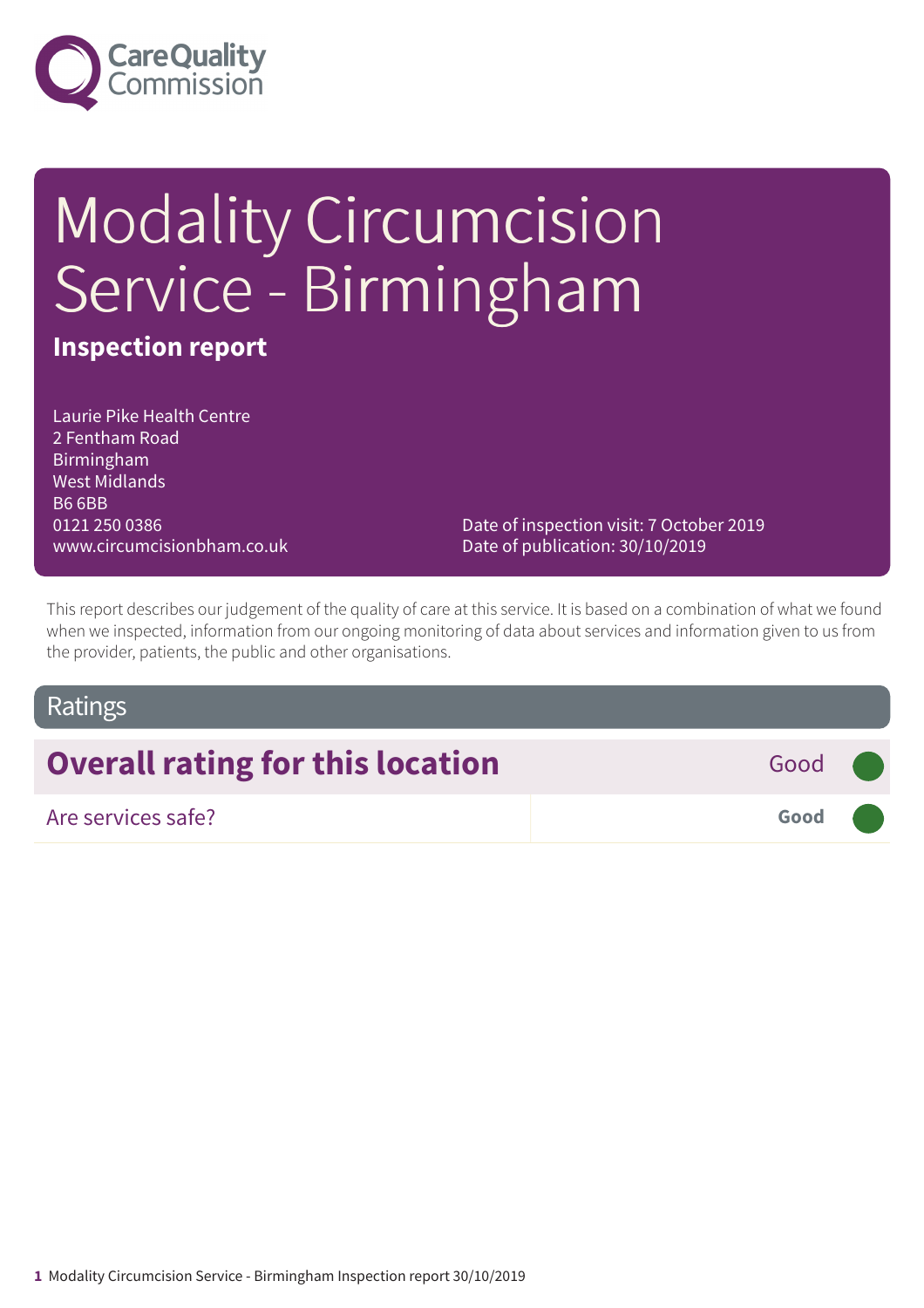# Overall summary

We carried out an announced comprehensive inspection of Modality Circumcision Service - Birmingham in May 2019. While no breaches of legal requirements were found, the service was rated as requires improvement for providing safe services. This was because we identified some areas where the provider should make improvements.

We carried out a focussed desk-based inspection of Modality Circumcision Service - Birmingham on 7 October 2019 to check that the provider had made improvements in line with our recommendations. This report only covers our findings in relation to those requirements.

You can read the report from our last comprehensive inspection, by selecting the 'all reports' link for Modality Circumcision Service - Birmingham on our website at www.cqc.org.uk.

Our key findings across all the areas we inspected were as follows:

- Since our comprehensive inspection in May 2019, the provider had reviewed and improved their processes for the management of medicines used off label.
- The provider had reviewed and improved their processes for communicating with the patient's usual GP after the procedure.

#### **Dr Rosie Benneyworth** BM BS BMedSci MRCGP

Chief Inspector of Primary Medical Services and Integrated Care.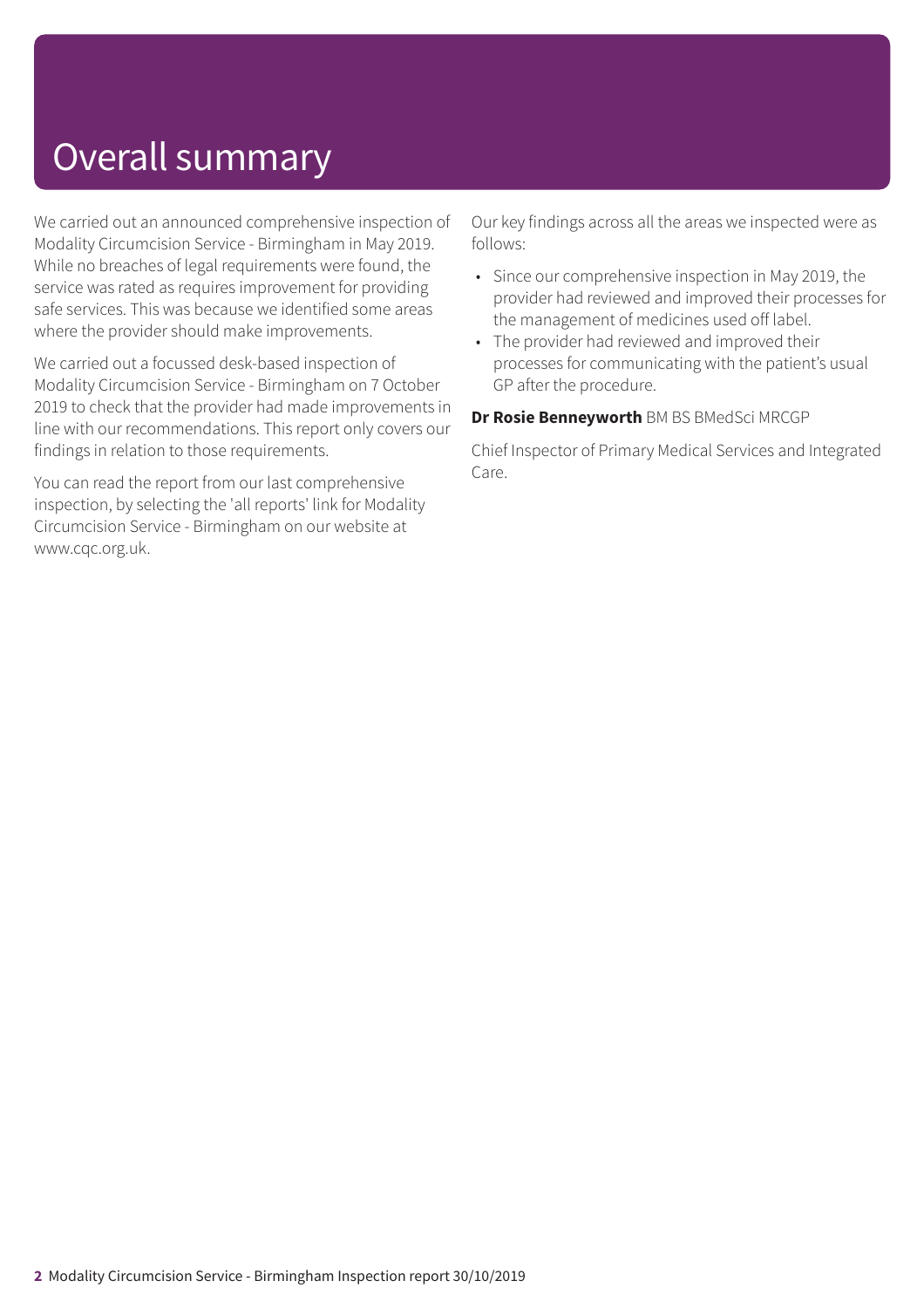# Our inspection team

This desk-based inspection was carried out by a CQC Inspector.

# Background to Modality Circumcision Service - Birmingham

Modality Medical Services Limited is the registered provider of Modality Circumcision Service – Birmingham. The clinic also known as Birmingham Circumcision Clinic is an independent healthcare provider located in Birmingham. The service operates from accommodation based at Laurie Pike Health Centre, 2 Fentham Road, Aston, Birmingham B6 6BB. More information about the service can be found on their website www.circumcisionbham.co.uk

The clinic provides circumcision to fee-paying patients. The service provides circumcision to children and adults for medical, cultural and religious reasons under local anaesthetic.

The clinic had carried out 1251 circumcisions during January and December 2018. Unpublished data provided by the service showed 69% of circumcisions carried out by the clinic were on children under 3 months of age.

Laurie Pike Health Centre is a purpose-built building, with free parking. The circumcision clinic has access to two minor operation rooms, a waiting area and a private recovery room within the health centre.

The service is registered with Care Quality Commission (CQC) to provide the following regulated activities:

- Diagnostic and screening procedures.
- Surgical procedures.
- Treatment of disease, disorder or injury.

The clinic is open Monday to Friday 9am to 5pm. The provider employs two doctors (one male and one female) and two healthcare assistants to cover this clinic as well as other services under the provider. The clinic uses the health centre's reception staff to greet patients.

The provider employs a clinic manager and governance manager for all the provider's independent health services. They are based at the provider's head office located at 55 Terrace Road, Orsborn House, Birmingham, B19 1BP. Administration staff are based centrally and cover all community services. Administration staff book appointments and manage aftercare calls.

The clinic does not provide out of hours cover. Staff explain to people when aftercare information is given, that they can call the service between 9am and 5pm Monday to Friday and a doctor will call them back within 24 hours during the clinics opening hours. After 5pm or on a bank holiday or weekend if it is an emergency they need to attend A&E.

#### **How we inspected this service**

Before the inspection we reviewed any existing information we held on the service and the information the provider returned to us.

To get to the heart of patients' experiences of care and treatment, we always ask the following five questions:

- Is it safe?
- Is it effective?
- Is it caring?
- Is it responsive to people's needs?
- Is it well-led?

During this desk-based inspection on 7 October 2019 we reviewed any information the provider returned to us to check that the provider had made improvements in line with our recommendations. This report only covers our findings in relation to those requirements.